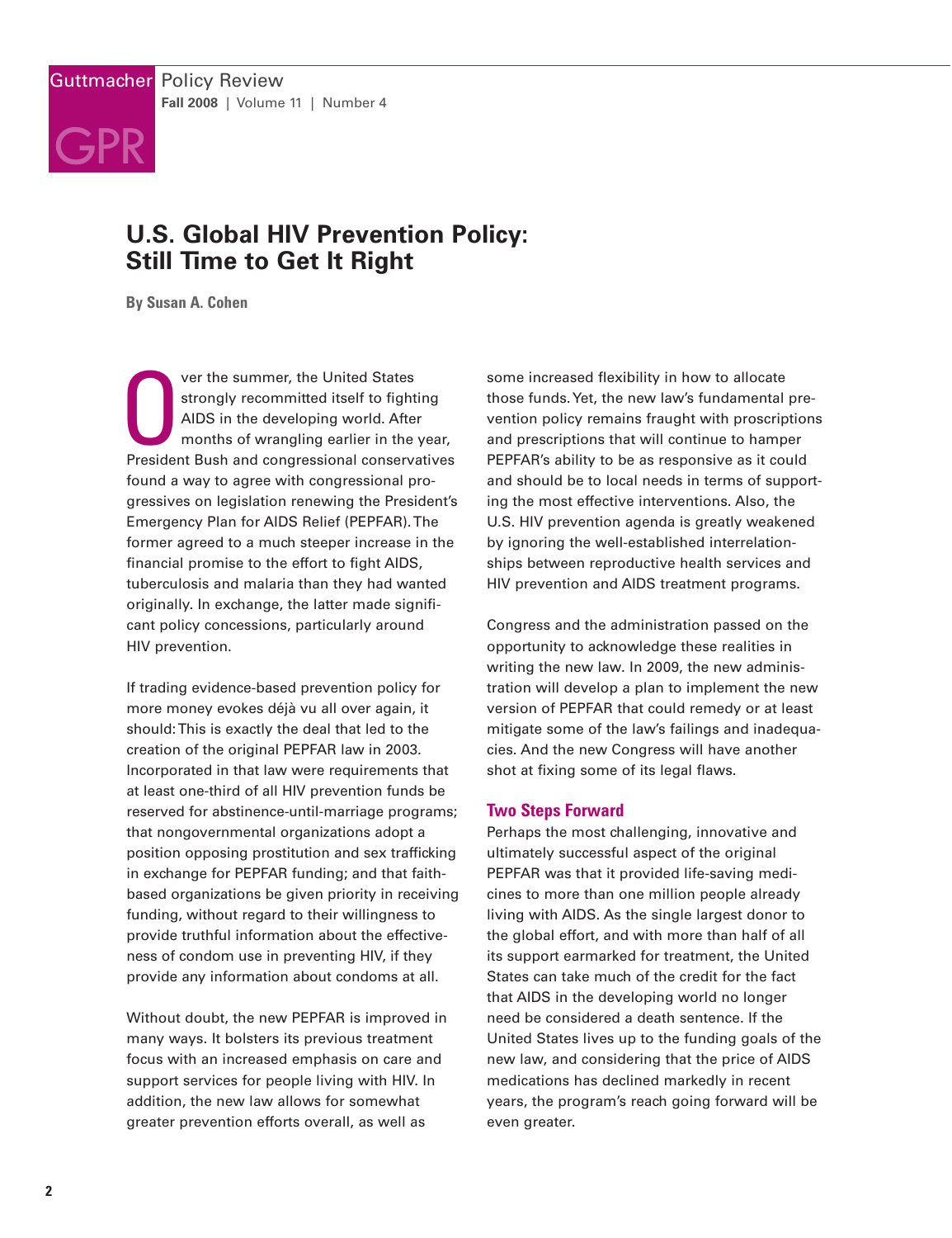The law calls for much greater spending on HIV and AIDS overall.The 2003 law authorized \$15 billion over PEPFAR's first five years for AIDS, tuberculosis and malaria; the Bush administration had originally agreed to double that amount for the coming five.The final deal on the new law authorizes \$39 billion through FY 2013 for HIV and AIDS, accompanied by another \$9 billion to combat tuberculosis and malaria. In recognition of the drain that the shift in focus to HIV has had on health systems, the new program establishes a goal to train at least 140,000 new health care workers. It also calls for much greater coordination among donor agencies and recipient country governments, and for deeper commitments by host countries to better integrate HIV and AIDS services into health systems to promote greater sustainability.

In addition, the new law takes into account some of the broader public health implications of HIV, by opening up PEPFAR funding for important ancillary services such as nutrition, access to safe water, sanitation and income-generation projects. It strengthens the provisions emphasizing that programs and policies must take into account the particular vulnerabilities and needs of women and girls. And it repeals the 20-yearold law that prohibits all HIV-positive people from entering the United States.

Finally, in line with the recommendations of the 2007 Institute of Medicine report, *PEPFAR Implementation: Progress and Promise*, the new law allows for greater flexibility in responding to local epidemics, by dispensing with many of the spending requirements enacted in the original law. Specifically, rather than requiring that 55% of the funding go toward treatment, now half of the funding must go toward treatment and care, in recognition of the facts that growing numbers of people will be living with HIV for long periods of time and that ongoing care services will be increasingly important.The new law also allows for a slight increase in the proportion of funding that may go toward prevention.

Regarding prevention, the new law repeals the earmark for abstinence-until-marriage programs. Instead, it stipulates that in those countries with

generalized epidemics (as opposed to countries where HIV is concentrated among sex workers, for example), the global AIDS coordinator must develop an HIV sexual prevention strategy for which at least half of funding supports "activities promoting abstinence, delay of sexual debut, monogamy, fidelity and partner reduction."The coordinator must report back to Congress on any country plans that do not meet this goal.

#### **One Step Back**

One of the new law's most significant failings, though, is its silence on the subject of integrating HIV prevention and treatment programs with sexual and reproductive health services and programs. In contrast to the original PEPFAR law, the current law explicitly recognizes the importance of establishing linkages with related programs and activities, such as maternal and child health care, primary health care, diagnosis and treatment of other sexually transmitted infections (STIs), nutritional counseling and substance abuse services. Family planning programs had been included in that list, but were deleted by the end of the legislative process. Similarly, the law expands the concept of AIDS treatment to include the provision of food and nutrition. It stops short, however, of acknowledging the role that providing HIV-positive women with voluntary contraceptive services plays in preventing new cases of HIV, by enabling these women to prevent pregnancies they do not want (related article, Winter 2008, page 2).

These glaring omissions resulted from distortions, misunderstandings and even hyperbolic charges from the administration and antiabortion activists, who objected to a draft PEPFAR bill floated early in 2008 by then–House Foreign Affairs Committee ChairmanTom Lantos (D-CA), who died before the process got fully underway. That bill listed family planning programs among those that should have good referral networks with HIV and AIDS programs and among the sites where PEPFAR-supported HIV prevention efforts would be appropriate. In fact, this approach merely reflected the status quo policy. As early as 2003, the Bush administration published a technical guidance on family planning and HIV integration stating explicitly that "family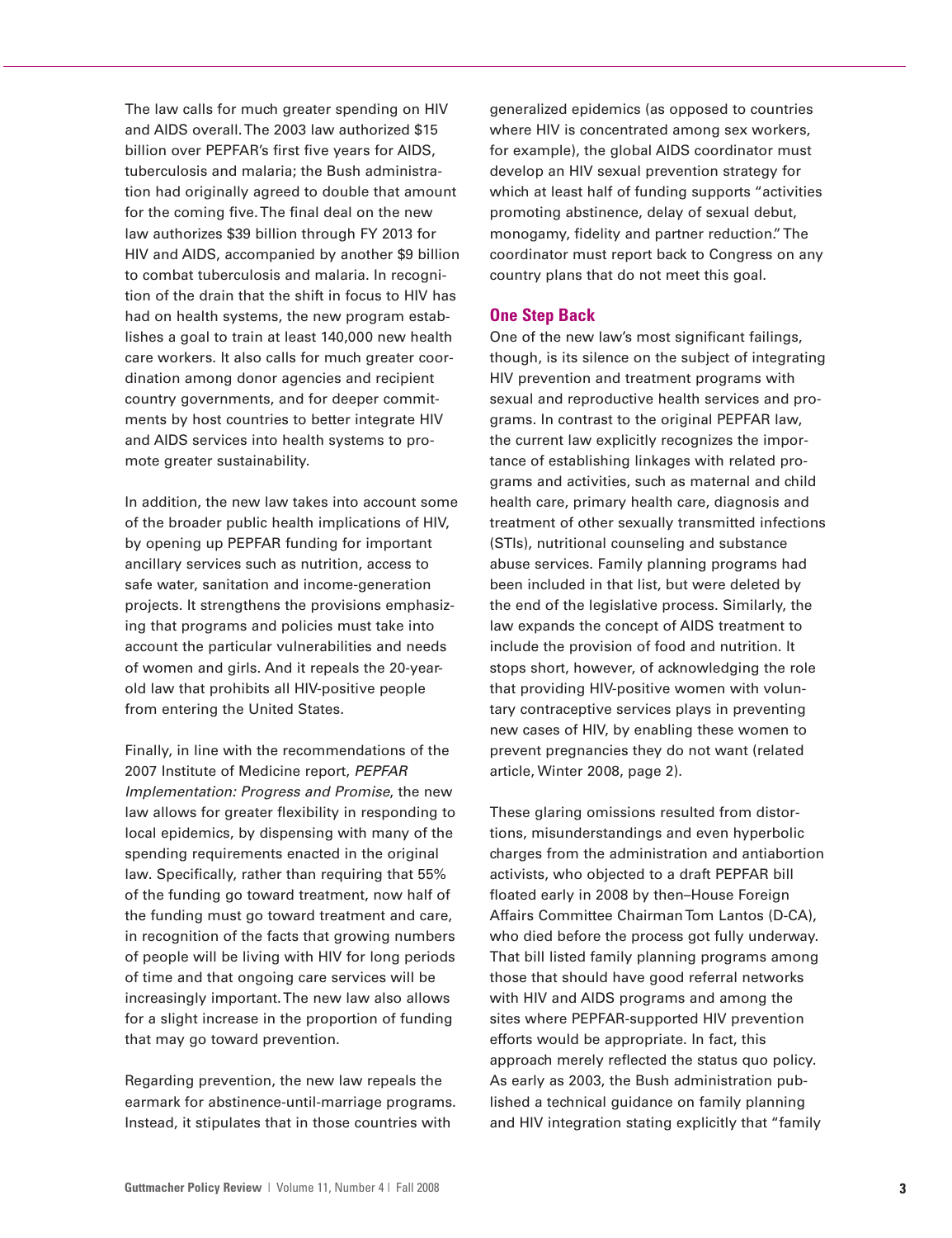planning is a critical component of the continuum of care and support" for clients seeking HIV counseling and testing, regardless of their serostatus, because "unprotected sex may lead to unintended pregnancy, STIs and HIV infection." Recently, the administration had even begun implementing this policy, using PEPFAR funds to provide HIV testing and counseling services at family planning clinics.

Antiabortion Rep. Mike Pence (R-IN), however, led a successful campaign to twist this simple notion into one that would "transform a successful strategy to reverse the HIV/AIDS pandemic into a mega-funding pool for organizations with an abortion promotion agenda."The State Department, despite PEPFAR's own policies and practices, lent political support to Pence.The assistant secretary of state for legislative affairs wrote to Lantos in February insisting that all references to "family planning" and "reproductive health" be deleted from the bill as controversial and unnecessary. In the same letter, the administration objected even more strongly to the provisions in the chairman's bill that would have actually advanced U.S. global HIV policy significantly. His draft bill would have permitted PEPFAR funds to pay for contraceptive services for women in HIV treatment programs and for postpartum mothers in programs to prevent mother-to-child transmission of HIV who want to delay or avoid a subsequent pregnancy.This idea is "contrary to PEPFAR's life-saving principles," wrote the State Department and "wrongly suggests it is necessary to prevent children from being born in order to prevent them from being born with HIV." U.S. Global AIDS Coordinator Mark Dybul strongly advocated this view, asserting that it was somehow unethical to provide voluntary contraceptives services to women with AIDS in PEFPAR programs—although it is apparently appropriate to refer them to a family planning program, assuming one exists for them to be referred to.

By the time the bill found its way to the president's desk in August, all references to family planning and reproductive health had been purged. As in 2003, forces from across the political spectrum had converged in a way that reproductive health policy was squeezed in the legislative vise. In a political world in which social conservatives read the words "family planning" and hear "abortion," leading actors in the HIV advocacy community signaled to the newly installed chairman of the House Foreign Affairs Committee, Howard Berman (D-CA), and Senate Foreign Relations Committee Chairman Joe Biden (D-DE) that it was not worth holding the legislation up over these issues. Once the administration and most conservatives agreed to the higher overall funding level, progressives had won the battle many considered to be the most important.The policy issues, they maintained then as they still do, could be redressed later.

At least the issues of contraceptive services and of family planning and reproductive health programs rose to the level of getting a fight.That is more than can be said for the requirement that nongovernmental organizations must take an "antiprostitution pledge" in exchange for PEFPAR funding. It had been slated for repeal in the original draft House bill, but it quickly and quietly reappeared intact before the real bill moved forward.This took place despite the questionable legality of the way in which the pledge is being implemented (see box). Similarly, without any public discussion or debate, the new law strengthens the old one, which already allowed organizations to opt out of providing condoms or information about condoms if they have a moral or religious objection to doing so.The new law goes further to clarify that they need not refer clients for condoms, nor "integrate with" any program to which they have a moral or religious objection.

#### **Devil in the Details**

Early in 2009, the new administration will appoint a new global AIDS coordinator, who will oversee the effort to interpret the updated law and write a new PEPFAR guidance.The purpose of the guidance is to provide more specificity at the program level for how to achieve the legislation's goals. Some of these activities may be explicitly dictated in the law, some may be implied and others may be prompted by program professionals as important to operating a successful program.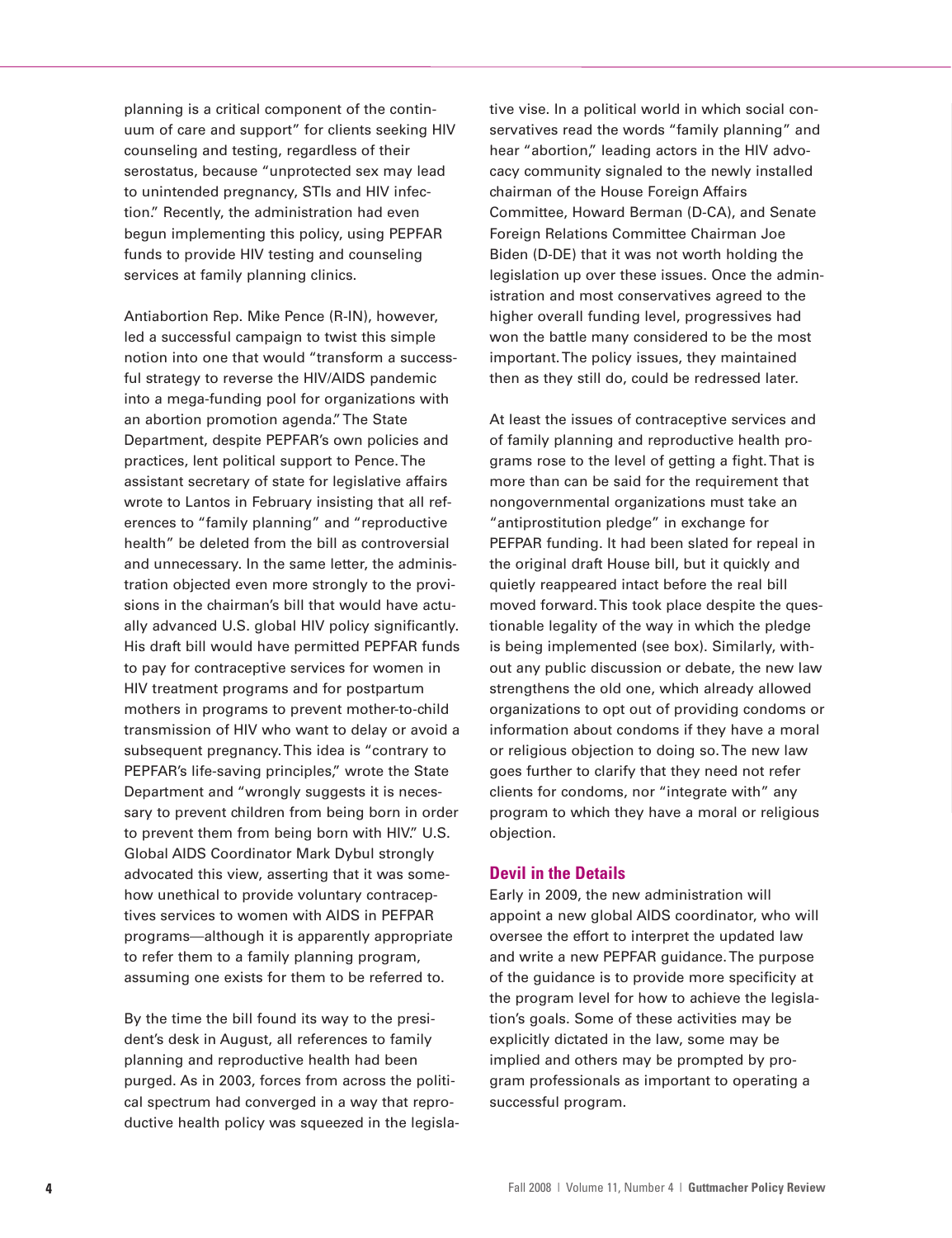#### **Federal Judge Blocks Enforcement—Again—of Antiprostitution Pledge Against U.S. Groups**

*Judge Victor Marrero of the U.S. District Court for the Southern District of New York ruled on August 8 that the government's new twist on its original proposal compelling U.S.-based organizations to pledge their opposition to prostitution to qualify for PEPFAR funding continues to violate the free speech clause of the First Amendment. Judge Marrero rejected the government's claim that its new approach to implementing the law fixed the First Amendment violations that he had found in a May 2006 ruling. He had earlier enjoined the government from enforcing the requirement against the original plaintiffs—the Alliance for Open Society International and Pathfinder International. This time he expanded the injunction to include all members of InterAction, the nation's largest coalition of humanitarian organizations, and the Global Health Council, the preeminent membership coalition of international public health organizations.*

*In effect, Marrero's order protects virtually all major U.S.-based recipient organizations from having to comply with the pledge themselves. Foreign nongovernmental organizations (NGOs), however, are not protected under the U.S. Constitution, and thus are not saved from the pledge. And despite the ruling, U.S. PEPFAR recipients still must enforce the requirement against their overseas partners.*

*At the same time, the court decision does call into question exactly how the pledge is to be enforced, even against foreign NGOs. Regulations proposed by the Department of Health and Human Services (DHHS) on April 17, 2008, would require all PEPFAR recipients to establish legally and physically separate entities if they wish to express their own views or even to say nothing at all about the relationship between prostitution and effective ways to prevent HIV among sex workers. (Both DHHS and the U.S. Agency for Inter-* *national Development administer PEPFAR funding and both agencies operate in synch.) The agencies had argued that this scheme would suffice in meeting the legislative intent of Congress, while respecting the First Amendment rights of U.S. based recipients. Marrero rejected that claim, however, concluding that as applied to U.S.-based groups, the proposed separation requirements are too sweeping and that they would overly burden what NGOs are free to say—or not say with their private funds.*

*As of this writing, the next move is the administration's, which has several options: It can appeal the court decision, take the court ruling into account in writing a final rule to be promulgated later this fall or both. Accordingly, the battle will continue over how to implement the pledge in a way that is constitutional, interferes least with best public health practices and allows funding to go to the most effective foreign NGOs on the ground.*

Indeed, the law's silence regarding the integration of HIV services into family planning programs and contraceptive services into HIV and AIDS programs does not preclude a new administration from addressing these issues in a new guidance governing the use of PEPFAR funds.The evidence base for doing so is clear, and many programs around the world are already moving ahead in this direction (related article, page 7). Whether the new administration is likely to move U.S. policy forward will depend in part on the administration's stance on evidence versus ideology, its posture toward the distortions and inevitable pressures that staunch family planning opponents in

Congress will continue to apply, and the followthrough efforts of advocates of HIV and sexual and reproductive health integration, including those who committed to returning to fix PEPFAR's policy problems "later."

Funding for abstinence and fidelity programs, meanwhile, is still explicitly mentioned in the new law, but in a more circumscribed way that leaves more room for interpretation at the country level.The new PEPFAR replaces the rigid spending requirement on abstinence with a more flexible goal on spending for a wide array of activities that lead to fewer concurrent sexual